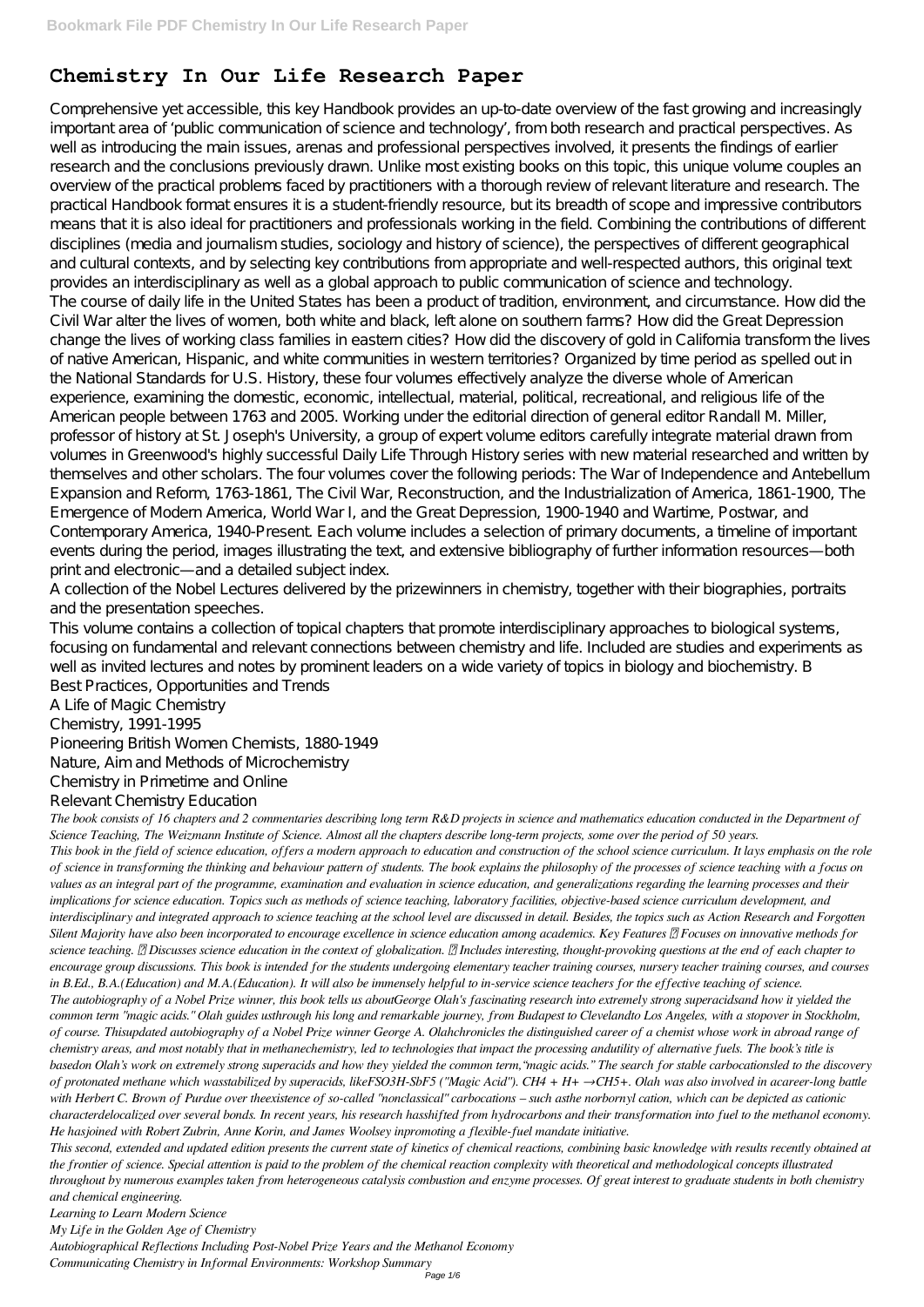*Climbing The Limitless Ladder: A Life In Chemistry Handbook of Public Communication of Science and Technology Prebiotic Chemistry and the Origin of Life*

## **Life Chemistry ResearchBiological SystemsCRC Press**

**The Seventh Edition of CHEMISTRY IN FOCUS helps students develop an appreciation for the molecular world that underlies the world we can see. From the first page to the last, Professor Tro emphasizes the connection between the atoms and molecules that compose matter and the properties of that matter. Students learn to see the world through the lens of chemistry, and to find excitement and awe in the myriad of chemical processes occurring all around them all the time. This easy-to-understand text also helps students understand the major scientific, technological and environmental issues affecting our society. Important Notice: Media content referenced within the product description or the product text may not be available in the ebook version. Studying the origin of life is one of man's greatest achievements over the last sixty years. The fields of interest encompassed by this quest are multiple and interdisciplinary: chemistry, physics, biology, biochemistry, mathematics, geology but also statistics, atmospheric science, meteorology, oceanography, and astrophysics. Recent scientific discoveries, such as water on Mars and the existence of super-Earths with atmospheres similar to primordial Earth, have pushed researchers to simulate prebiotic conditions in explaining the abiotic formation of molecules essential to life. This collection of articles offers an overview of recent discoveries in the field of prebiotic chemistry of biomolecules, their formation and selection, and the evolution of complex chemical systems.**

**Teaching Chemistry in Higher Education celebrates the contributions of Professor Tina Overton to the scholarship and practice of teaching and learning in chemistry education. Leading educators in United Kingdom, Ireland, and Australia—three countries where Tina has had enormous impact and influence—have contributed chapters on innovative approaches that are well-established in their own practice. Each chapter introduces the key education literature underpinning the approach being described. Rationales are discussed in the context of attributes and learning outcomes desirable in modern chemistry curricula. True to Tina's personal philosophy, chapters offer pragmatic and useful guidance on the implementation of innovative teaching approaches, drawing from the authors' experience of their own practice and evaluations of their implementation. Each chapter also offers key guidance points for implementation in readers' own settings so as to maximise their adaptability. Chapters are supplemented with further reading and supplementary materials on the book's website (overtonfestschrift.wordpress.com). Chapter topics include innovative approaches in facilitating group work, problem solving, context- and problem-based learning, embedding transferable skills, and laboratory education—all themes relating to the scholarly interests of Professor Tina Overton. About the Editors: Michael Seery is Professor of Chemistry Education at the University of Edinburgh, and is Editor of Chemistry Education Research and Practice. Claire Mc Donnell is Assistant Head of School of Chemical and Pharmaceutical Sciences at Technological University Dublin. Cover Art: Christopher Armstrong, University of Hull Kinetics of Chemical Reactions How Chemistry Becomes Biology**

**What Have We Learned? Overloaded - a New Scientist Book of the Year Proceedings New Scientist**

The Greening of Everyday Life develops a distinctive new way of talking about environmental concerns in post-industrial society. It brings together several conceptual frameworks with a diversity of case studies and practical examples of efforts to orient everyday material practices toward greater sustainability. The volume builds upon internal criticisms of dominant strands of contemporary environmentalism in post-industrial societies, and develops a new approach which emerges from a number of disciplines, but is unified by a normative concern for the material objects and practices familiar to members of societies in their everyday lives. In exploring alternatives, the chapter authors utilize conceptual frameworks rooted in environmental justice, new materialism, and social practice theory and apply it to the everyday; attention to urban biodiversity, infrastructure for storm water run-off, green home remodelling, household toxicity, community gardens and farmers markets, bicycling and automobility, alternative technologies, and more. With contributions from leading international and emerging scholars, this volume critically explores specific strategies and actions taken to generate homes, communities, and livelihoods that might be scaled-up to promote more sustainable societies.

Analytical Chemistry–3 provides information pertinent to the development of analytical chemistry. This book discusses the significant role

of analytical chemistry in the progress of the chemical industry. Organized into nine chapters, this book begins with an overview of the contribution of analytical chemistry in the development as well as in process control of the industrial chemistry. This text then presents a brief history concerning the development of analytical chemistry in Romania. Other chapters consider the general problem of utilizing gradients in chromatography. This book discusses as well the developments in the determination of some common anions and describes the separation of anions of the same species. The final chapter deals with the classification of enrichment methods according to the type of sample for which they are to be used. This book is a valuable resource for chemists, analytical chemists, and pharmaceutical chemists. Teachers, scientists, researchers, and specialists in Romanian school of chemistry will also find this book useful. This book is aimed at chemistry teachers, teacher educators, chemistry education researchers, and all those who are interested in increasing the relevance of chemistry teaching and learning as well as students' perception of it. The book consists of 20 chapters. Each chapter focuses on a certain issue related to the relevance of chemistry education. These chapters are based on a recently suggested model of the relevance of science education, encompassing individual, societal, and vocational relevance, its present and future implications, as well as its intrinsic and extrinsic aspects. "Two highly distinguished chemical educators, Ingo Eilks and AviHofstein, have brought together 40 internationally renowned colleagues from 16 countries to offer an authoritative view of chemistry teaching today. Between them, the authors, in 20 chapters, give an exceptional description of the current state of chemical education and signpost the future in both research and in the classroom. There is special emphasis on the many attempts to enthuse students with an understanding of the central science, chemistry, which will be helped by having an appreciation of the role of the science in today's world. Themes which transcend all education such as collaborative work, communication skills, attitudes, inquiry learning and teaching, and problem solving are covered in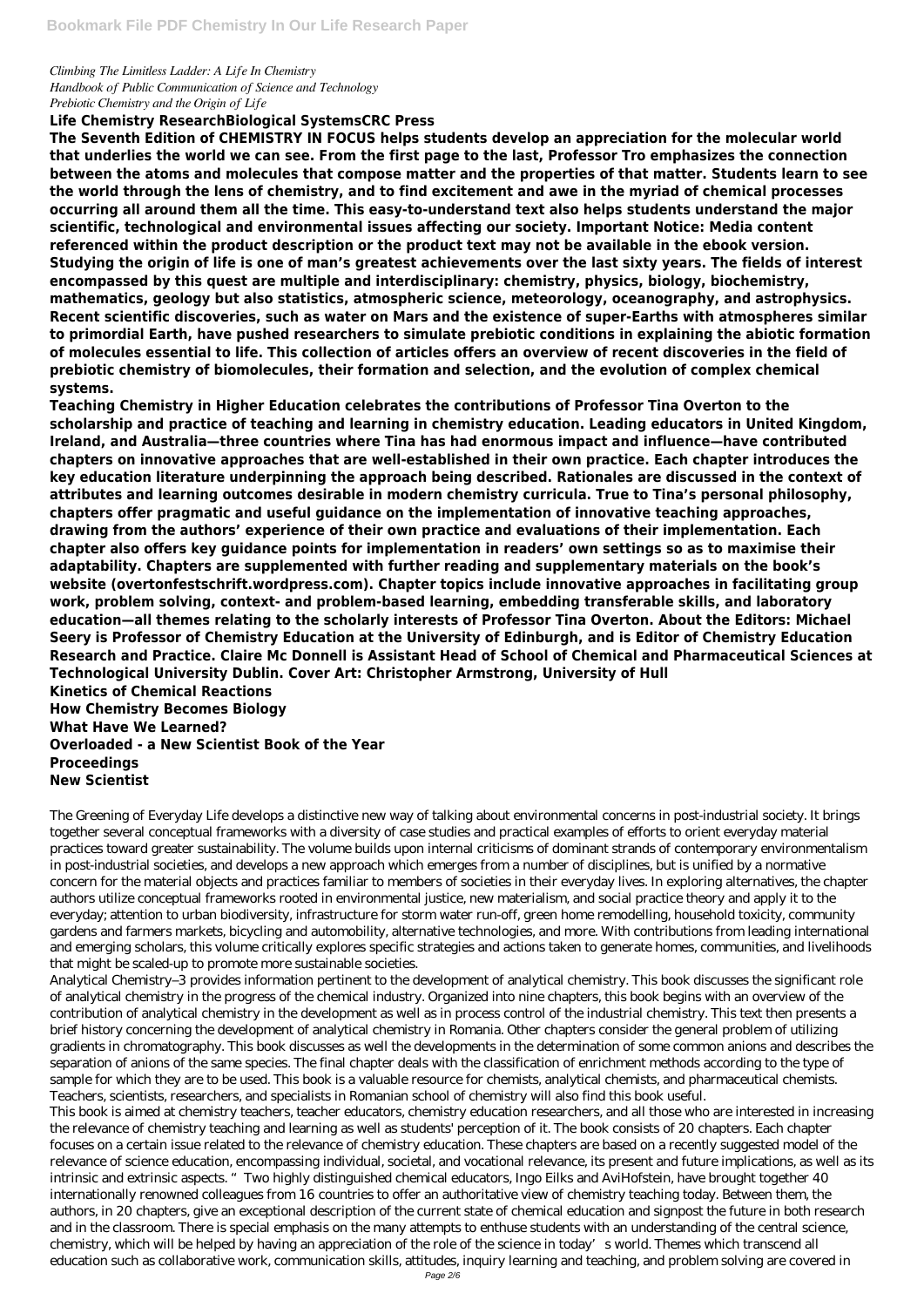detail and used in the context of teaching modern chemistry. The book is divided into four parts which describe the individual, the societal, the vocational and economic, and the non-formal dimensions and the editors bring all the disparate leads into a coherent narrative, that will be highly satisfying to experienced and new researchers and to teachers with the daunting task of teaching such an intellectually demanding subject. Just a brief glance at the index and the references will convince anyone interested in chemical education that this book is well worth studying; it is scholarly and readable and has tackled the most important issues in chemical education today and in the foreseeable future." – Professor David Waddington, Emeritus Professor in Chemistry Education, University of York, United Kingdom A giant in the field and at times a polarizing figure, F. Albert Cotton's contributions to inorganic chemistry and the area of transitions metals are substantial and undeniable. In his own words, My Life in the Golden Age of Chemistry: More Fun than Fun describes the late chemist's early life and college years in Philadelphia, his graduate training and research contributions at Harvard with Geoffrey Wilkinson, and his academic career from becoming the youngest ever full professor at MIT (aged 31) to his extensive time at Texas A&M. Professor Cotton's autobiography offers his unique perspective on the advances he and his contemporaries achieved through one of the most prolific times in modern inorganic chemistry, in research on the then-emerging field of organometallic chemistry, metallocenes, multiple bonding between transition metal atoms, NMR and ESR spectroscopy, hapticity, and more. Working during a time of generous government funding of science and strong sponsorship for good research, Professor Cotton's experience and observations provide insight into this prolific and exciting period of chemistry. Offers personal and often wry perspective from this prominent chemist and recipient of some of science's highest honors: the U.S. National Medal of Science (1982), the Priestley Medal (the American Chemical Society's highest recognition, 1998), membership in the U. S. National Academy of Sciences and corresponding international bodies, and 29 honorary doctorates Details the background behind the development and emergence of groundbreaking research in organometallic chemistry and transition metals Provides beautifully-written and engaging insight into a "Golden Age of Chemistry" and the work of historically renowned chemists

The Elegiac Passion is a study of the central role of jealousy in Roman love elegy, both the detailed ways in which it is represented and the ramifications of these features for the nature of the genre itself.

How Every Aspect of Your Life Is Influenced by Your Brain Chemicals

The Greening of Everyday Life

Teaching Chemistry in Higher Education

Effective Chemistry Communication in Informal Environments

Misconceptions in Chemistry

Long-term Research and Development in Science Education Decoding Complexity

This book presents an overview of current views on the origin of life and its earliest evolution. Each chapter describes key processes, environments and transition on the long road from geochemistry and astrochemistry to biochemistry and finally to the ancestors of today sorganisms. This book combines the bottom-up and the top-down approaches to life including the origin of key chemical and structural features of living cells and the nature of abiotic factors that shaped these features in primordial environments. The book provides an overview of the topic as well as its state of the art for graduate students and newcomers to the field. It also serves as a reference for researchers in origins of life on Earth and beyond.

This book presents pioneering findings on the characterization of cellular regulation and function for three recently identified protein posttranslational modifications (PTMs): lysine malonylation (Kmal), glutarylation (Kglu) and crotonylation (Kcr). It addresses three main topics: (i) Detecting Kmal substrates using a chemical reporter, which provides important information regarding the complex cellular networks modulated by Kmal; (ii) Identifying Kglu as a new histone PTM and assessing the direct impact of histone Kglu on chromatin structure and dynamics; and (iii) Revealing Sirt3's value as a regulating enzyme for histone Kcr dynamics and gene transcription, which opens new avenues for examining the physiological significance of histone Kcr. Taken together, these studies provide information critical to understanding how these protein PTMs are associated with various human diseases, and to identifying therapeutic targets for the dysregulation of these novel protein markers in various human diseases. Over the last decades several researchers discovered that children, pupils and even young adults develop their own understanding of "how nature really works". These pre-concepts concerning combustion, gases or conservation of mass are brought into lectures and teachers have to diagnose and to reflect on them for better instruction. In addition, there are 'schoolmade misconceptions' concerning equilibrium, acid-base or redox reactions which originate from inappropriate curriculum and instruction materials. The primary goal of this monograph is to help teachers at universities, colleges and schools to diagnose and 'cure' the pre-concepts. In case of the school-made misconceptions it will help to prevent them from the very beginning through reflective teaching. The volume includes detailed descriptions of class-room experiments and structural models to cure and to prevent these misconceptions.

Strategic Research at the Frontiers of Chemistry Biological Systems Chemistry

Journal of the Society of Chemical Industry The Elegiac Passion

Science Education for Teacher Trainees and In-service Teachers

Engaging Learners with Chemistry

Teach the course your way with INTRODUCTORY CHEMISTRY, 6e. Available in multiple formats (standard paperbound edition, loose-leaf edition, digital MindTap Reader edition, and a hybrid edition, which includes OWLv2), this text allows you to tailor the order of chapters to accommodate your particular needs, not only by presenting topics so they never assume prior knowledge, but also by including any necessary preview or review information needed to learn that topic. The authors' question-and-answer presentation, which allows students to actively learn chemistry while studying an assignment, is reflected in three words of advice and encouragement that are repeated throughout the book: Learn It Now! This edition integrates new technological resources, coached problems in a two-column format, and enhanced art and photography, all of which dovetail with the authors' active learning approach. Even more flexibility is provided in the new MindTap Reader edition, an electronic version of the text that features interactivity, integrated media, additional self-test problems, and clickable key terms and answer buttons for worked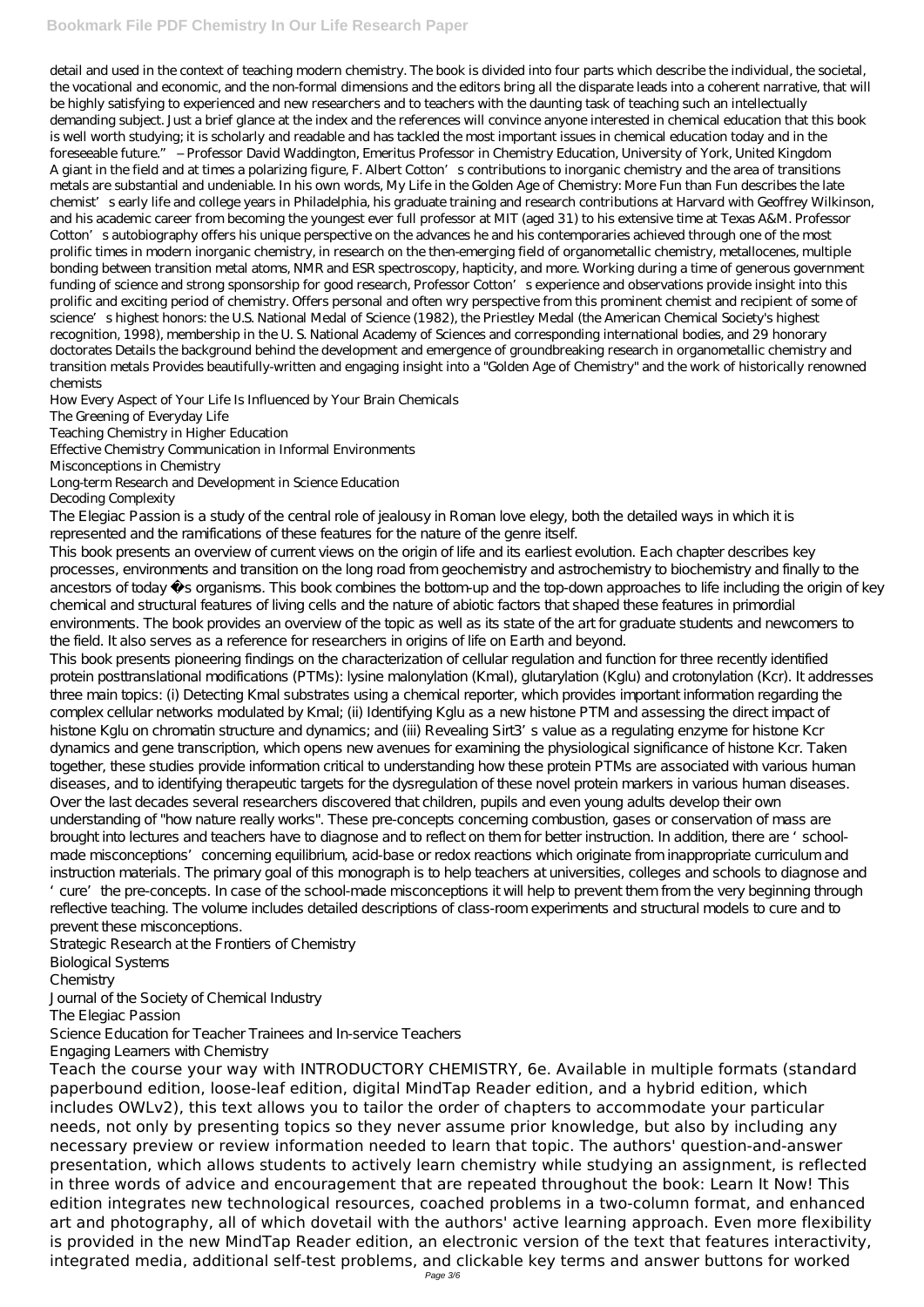examples. Important Notice: Media content referenced within the product description or the product text may not be available in the ebook version.

Includes list of members, 1882-1902 and proceedings of the annual meetings and various supplements. Series of books for class 1 to 8 for ICSE schools. The main goal that this series aspires to accomplish is to help students understand difficult scientific concepts in a simple manner and in an easy language. Many projects in recent years have applied context-based learning and engagement tools to the fostering of long-term student engagement with chemistry. While empirical evidence shows the positive effects of context-based learning approaches on students' interest, the long-term effects on student engagement have not been sufficiently highlighted up to now. Edited by respected chemistry education researchers, and with contributions from practitioners across the world, Engaging Learners with Chemistry sets out the approaches that have been successfully tested and implemented according to different criteria, including informative, interactive, and participatory engagement, while also considering citizenship and career perspectives. Bringing together the latest research in one volume, this book will be useful for chemistry teachers, researchers in chemistry education and professionals in the chemical industry seeking to attract students to careers in the chemical sector.

Addressing Perceptions in Chemical Education

More Fun Than Fun

Chemistry Education

Alleged Dye Monopoly

Hearings...on S. Res. 77...1922

The Journal of the Society of Chemical Industry

Issues in Chemistry and General Chemical Research: 2012 Edition

**It is critical that we increase public knowledge and understanding of science and technology issues through formal and informal learning for the United States to maintain its competitive edge in today's global economy. Since most Americans learn about science outside of school, we must take advantage of opportunities to present chemistry content on television, the Internet, in museums, and in other informal educational settings. In May 2010, the National Academies' Chemical Sciences Roundtable held a workshop to examine how the public obtains scientific information informally and to discuss methods that chemists can use to improve and expand efforts to reach a general, nontechnical audience. Workshop participants included chemical practitioners (e.g., graduate students, postdocs, professors, administrators); experts on informal learning; public and private funding organizations; science writers, bloggers, publishers, and university communications officers; and television and Internet content producers. Chemistry in Primetime and Online is a factual summary of what occurred in that workshop. Chemistry in Primetime and Online examines science content, especially chemistry, in various informal educational settings. It explores means of measuring recognition and retention of the information presented in various media formats and settings. Although the report does not provide any conclusions or recommendations about needs and future directions, it does discuss the need for chemists to connect more with professional writers, artists, or videographers, who know how to communicate with and interest general audiences. It also emphasizes the importance of formal education in setting the stage for informal interactions with chemistry and chemists.**

**Seventy years ago, Erwin Schrödinger posed a profound question: 'What is life, and how did it emerge from non-life?' Scientists have puzzled over it ever since. Addy Pross uses insights from the new field of systems chemistry to show how chemistry can become biology, and that Darwinian evolution is the expression of a deeper physical principle.**

**Issues in Chemistry and General Chemical Research: 2012 Edition is a ScholarlyEditions™ eBook that delivers timely, authoritative, and comprehensive information about Chirality. The editors have built Issues in Chemistry and General Chemical Research: 2012 Edition on the vast information databases of ScholarlyNews.™ You can expect the information about Chirality in this eBook to be deeper than what you can access anywhere else, as well as consistently reliable, authoritative, informed, and relevant. The content of Issues in Chemistry and General Chemical Research: 2012 Edition has been produced by the world's leading scientists, engineers, analysts, research institutions, and companies. All of the content is from peer-reviewed sources, and all of it is written, assembled, and edited by the editors at ScholarlyEditions™ and available exclusively from us. You now have a source you can cite with authority, confidence, and credibility. More information is available at http://www.ScholarlyEditions.com/. New Scientist magazine was launched in 1956 "for all those men and women who are interested in scientific discovery, and in its industrial, commercial and social consequences". The brand's mission is no different today - for its consumers, New Scientist reports, explores and interprets the results of human endeavour set in the context of society and culture. The Origin and Early Evolution of Life: Prebiotic Chemistry of Biomolecules From Theory to Practice Our Past, Present, and Future A Festschrift in Honour of Professor Tina Overton Chemistry Was Their Life**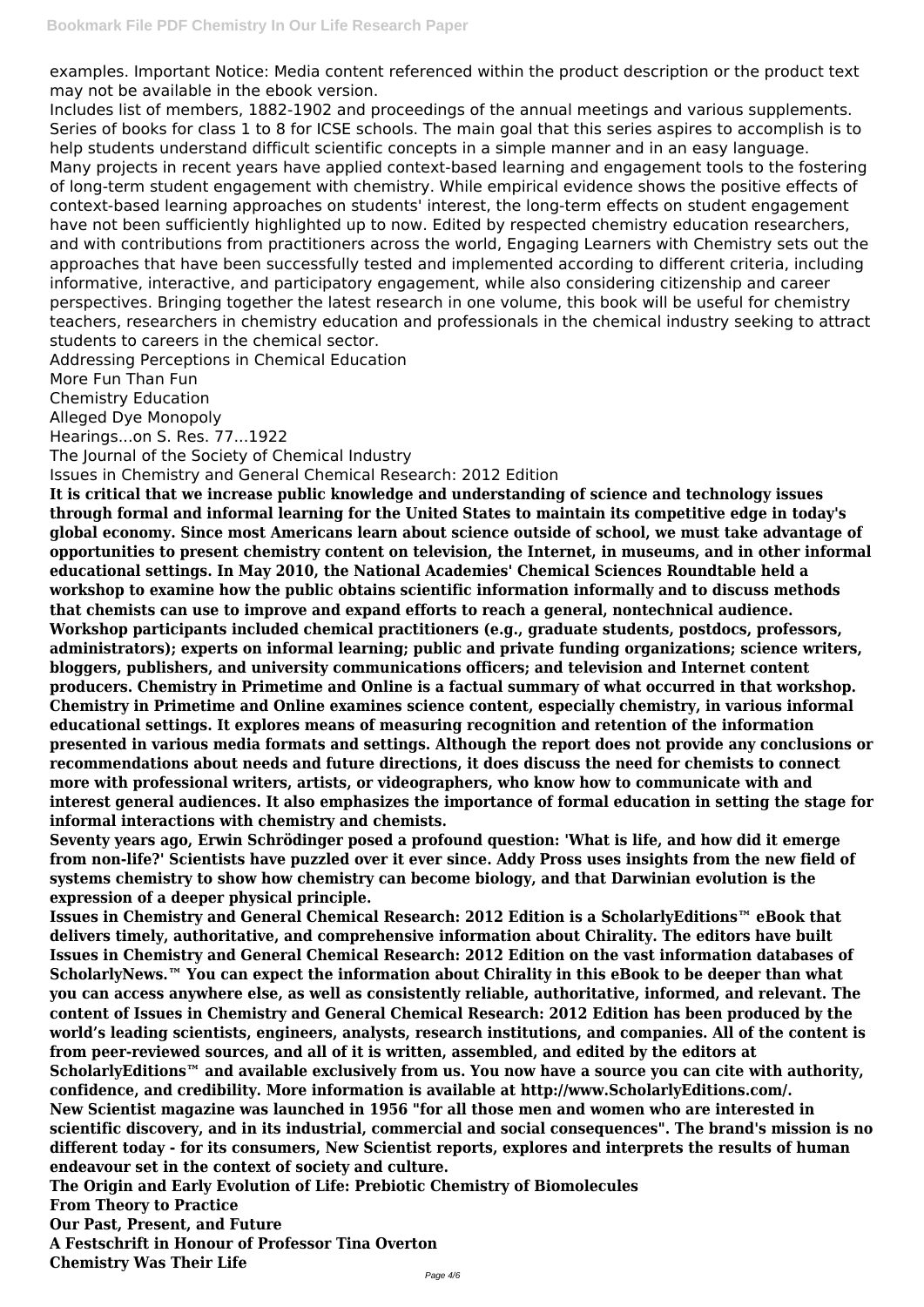## **CHEMISTRY IN DAILY LIFE**

## **The Greenwood Encyclopedia of Daily Life in America [4 volumes]**

This invaluable book is an autobiographical account of doing scientific research in India. It provides an insight to the perseverance of a scientist from a developing country. His relentless pursuit of excellence in chemistry for more than half a century is a remarkable source of inspiration to young scientists facing modern-day challenges.

From adrenaline to dopamine, our lives are shaped by the chemicals that control us. They are the hormones and neurotransmitters that our brains run on, and Overloaded looks at the roles they play in all aspects of our experiences, from how we make decisions, who we love, what we remember to basic survival drives such as hunger, fear and sleep. Author Ginny Smith explores what these tiny molecules do: what roles do cortisol and adrenaline play in memory formation? How do hormones and neurotransmitters affect the trajectory of our romantic relationships? Ginny meets scientists at the cutting-edge of brain chemistry research who are uncovering unexpected connections between these crucial chemicals. An eye-opening route through the remarkable world of neuro-transmitters, Overloaded unveils the chemicals inside each of us that touch every facet of our lives.

This book highlights the importance of chemistry in human well-being by introducing the readers to the basic usefulness of chemistry in everyday life. Chemistry has helped in creating valuable products that have transformed the lifestyle of people. Since we spend lots of money in buying our daily requirements, there is a need for us to understand the benefits and hazards of using consumer products which contain chemicals. In this context, this book will help readers to make reasoned choices and intelligent decisions in buying consumer products which contain chemicals. This text is divided into seventeen chapters devoted to the basic necessities of life like food, shelter, clothing, healthcare, and energy and consumer products. Topics on chemistry in environment, crime, warfare, arts, conservation, communications and transportation are also highlighted in individual chapters. All these topics are discussed with regard to the needs of modern society. In this third edition, the various chapters have been updated with current information keeping the language simple and friendly. Critical thinking exercises and questions have been included. The style of questions included in the book is to meet the requirement of various competitive examinations such as Indian Civil Services and entrance examinations in medicine and engineering.

This book discusses the vital role of chemistry in everyday life. It encourages readers to understand how the knowledge of chemistry is important for the development of society and a better future. The text is organized into three parts. Part 1 covers the historical aspects of chemistry and discusses how countless discoveries since the beginning of life on earth have benefited human beings. Part 2 focuses on modern life and describes chemistry's contribution to the developments in the fields of food and agriculture, energy, transportation, medicine, and communications. Part 3 emphasizes the role of chemists and educators in making the layperson aware of the benefits of chemistry without having them to go through its complexities. Written in an easy-to-understand manner and supplemented by ample number of figures and tables, the book will cater to a broad readership ranging from general readers to experts. Analytical Chemistry—3

The Chemistry Division of Argonne National Laboratory

Introductory Chemistry: An Active Learning Approach

Life Chemistry Research

Proceedings of the 8th International Microchemical Symposium Organized by the Austrian Society for Microchemistry and Analytical Chemistry, Graz, Austria, August 25–30, 1980

Lakhmir Singh's Science Chemistry for ICSE Class 6

Chemistry in Focus: A Molecular View of Our World

**Chemistry plays a critical role in daily life, impacting areas such as medicine and health, consumer products, energy production, the ecosystem, and many other areas. Communicating about chemistry in informal environments has the potential to raise public interest and understanding of chemistry around the world. However, the chemistry community lacks a cohesive, evidence-based guide for designing effective communication activities. This report is organized into two sections. Part A: The Evidence Base for Enhanced Communication summarizes evidence from communications, informal learning, and chemistry education on effective practices to communicate with and engage publics outside of the classroom; presents a framework for the design of chemistry communication activities; and identifies key areas for future research. Part B: Communicating Chemistry: A Framework for Sharing Science is a practical guide intended for any chemists to use in the design, implementation, and evaluation of their public communication efforts. This comprehensive collection of top-level contributions provides a thorough review of the vibrant field of chemistry education. Highlyexperienced chemistry professors and chemistry education experts at universities all over the world cover the latest developments in chemistry learning and teaching, as well as the pivotal role of chemistry for shaping the future world. Adopting a practice-oriented approach, they offer a critical view of the current challenges and opportunities of chemistry education, highlighting the pitfalls that can occur, sometimes unconsciously, in teaching chemistry and how to circumvent them. The main topics discussed include the role of technology, best practices, science visualization, and project-based education. Hands-on tips on how to optimally implement novel methods of teaching chemistry at university and high-school level make this is a useful resource for professors with no formal training in didactics as well as for secondary school teachers. th This proceedings volume of the 8 International Microchemical Symposium contains the plenary and keynote lectures delivered at the conference. Besides basic and historic aspects the following major topics are covered: "Microchemistry Arts and Archeology" in "Microchemistry in Life Sciences" "Microchemistry Sciences" in Environmental "Microchemistry in Material Sciences" "Instrumentation, Methods and Automation in Microchemistry". The papers show the present state of microchemistry and the development of this field since the pioneer days of Fritz Pregl and Friedrich Emich. Today microchemistry is a different science as compared to the Pregl and Emich days, for it combines many** Page 5/6